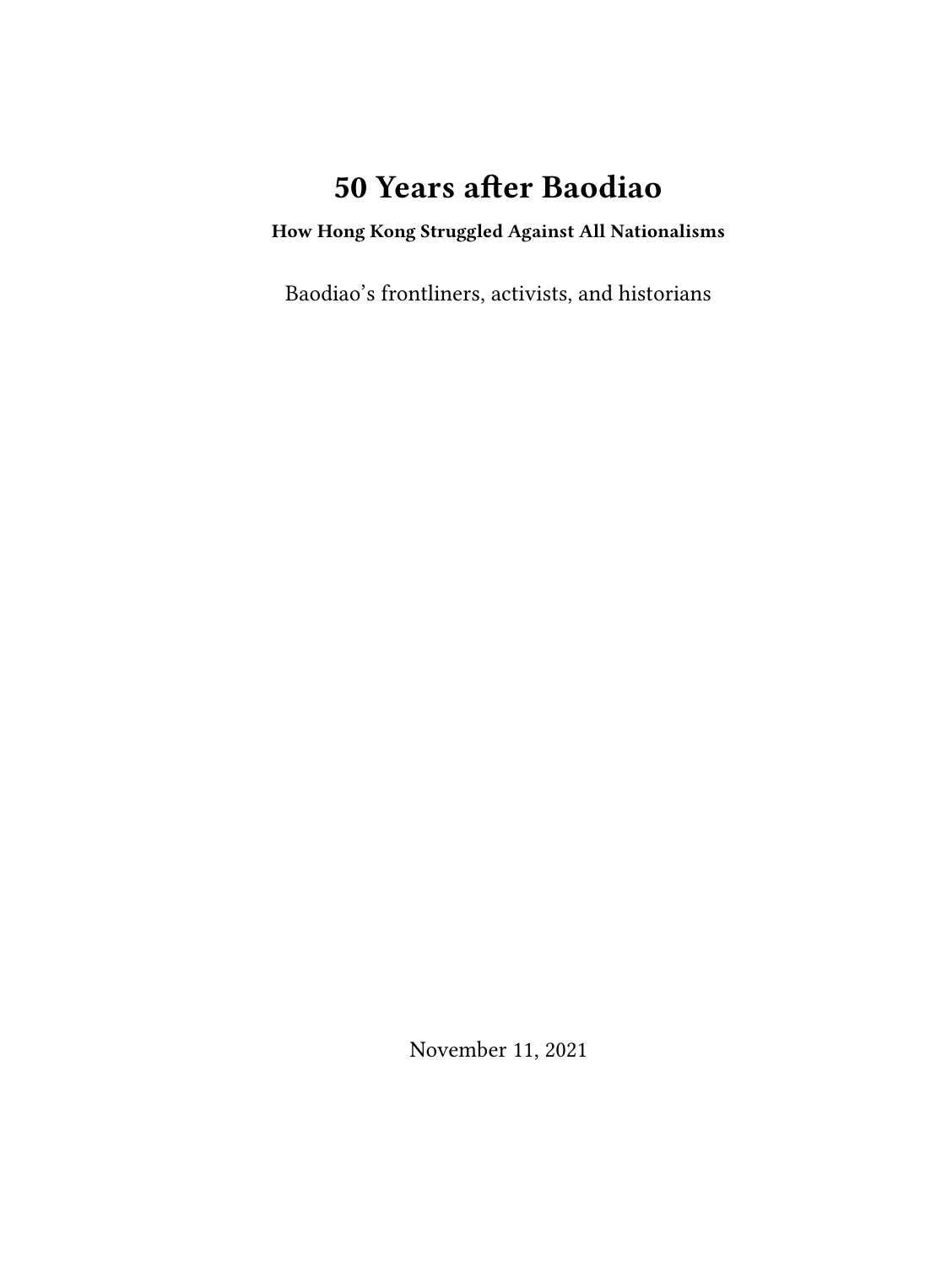## **Contents**

| An interview with Baodiao's frontliners, activists, and historians 4 |  |
|----------------------------------------------------------------------|--|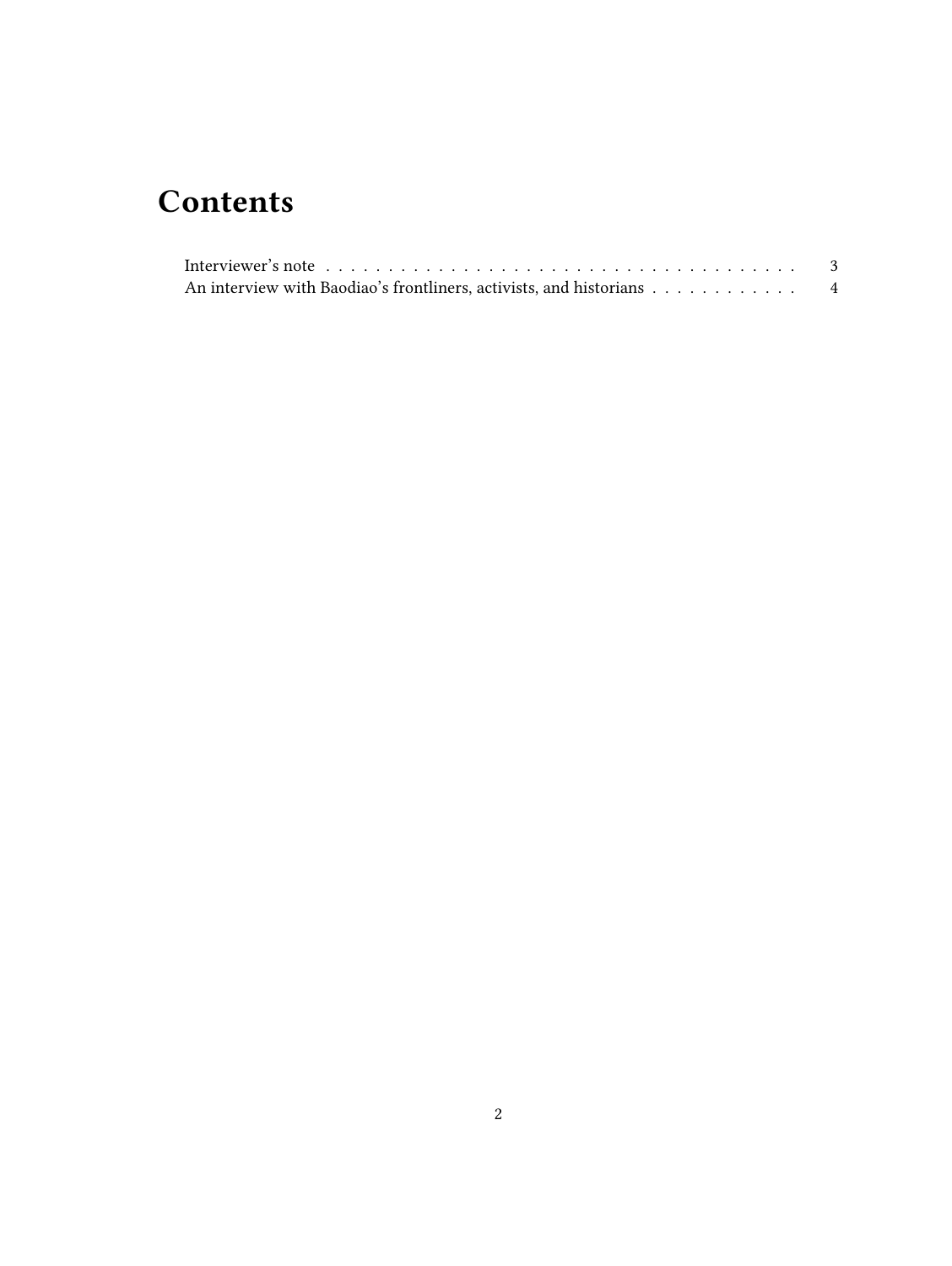#### <span id="page-2-0"></span>**Interviewer's note**

Fifty years ago, in 1971, "Hongkongers"—then only an inchoate political and cultural identity, developed their first major mass movement. This is not to say that there were no mass struggles prior to 1971 in Hong Kong: Leung Po-lung's brief overview of political strikes in Hong Kong covers this history. But the "Baodiao" movement ( $\mathbb{X}\mathbb{X}\mathbb{X}$ )-short-hand for "Protect Diaoyutai"  $(\boxtimes 1)$  in Chinese—represents the first movement led by a generation of people in the city imbued with some inchoate sense of local consciousness (to which today's "Hongkonger" identity can be traced back), born and raised in Hong Kong upon the wave of mass migration from mainland China in the 1950s. The US-backed Japanese regime's recharged claim over Diaoyutai or the Senkaku Islands against Communist China and Kuomintang (KMT) Taiwan initiated a geopolitical conflict that ushered in a transnational wave of anti-imperialist activism that spread from the Chinese diaspora in the US to the youths of Hong Kong and Taiwan. While Chinese national interests and sentiments deeply pervaded many aspects of the movement, Baodiao in Hong Kong unleashed a generation of youth whose political disposition are not reducible to any national interests: for the first time, Hongkongers attempted to navigate through their own unique place in between various state powers, as the Chinese Communist Party (CCP), KMT, and various independent elements vyed for leadership. Many key stalwarts of post-Handover contemporary Hong Kong politics, from both the pan-democratic opposition to the pro-Beijing establishment, were Baodiao's student protesters.

Nearly fifty years later, Hongkongers built their largest and most powerful mass movement yet. I researched how grassroots activists negotiated power between different hegemonic actors during Baodiao for inspiration at the height of this movement in a feature piece on radical left collective and publication 70s Biweekly (70XXXXX) at the height of the anti-extradition bill protests. Facing the greatest setback for Hong Kong's democratic mass movement in generations today, I look again to Baodiao to mine the past's lessons in order to chart out possible guidance for an uncertain future. This piece does not aim to give a holistic and objective look at the various elements of Baodiao. It has a specific political agenda: Here I interview three Hongkongers whose lives have been touched by Baodiao—all of whom have spent their lives struggling *against* the nationalistic elements in 1971, thinking critically about what it means to articulate an autonomous political vision for and by Hongkongers.

Mok Chiu-yu (XXX) is a libertarian socialist activist and artist, a co-founder of 70s Biweekly that was a significant part of mobilizing the street actions during Baodiao. Law Wing-sang  $(\sqrt{2\pi}\sqrt{2})$  is one of the most important scholars of Hong Kong left-wing and social movement histories today, whose long-time academic position at Lingnan was recently terminated as a part of an ongoing campaign of repression against critical scholars. Au Loong-yu ( $\boxtimes \boxtimes$ ) is a writer and labor activist, whose political awakening began during Baodiao as a teenager. I have combined their responses, collected separately, so that the reader can have a richer sense of how the experience, memory, and legacy of Baodiao overlapped and differed between respondents.

Au's comments were originally written in Chinese, and later translated by the interviewer. The interviews have been edited and condensed for clarity.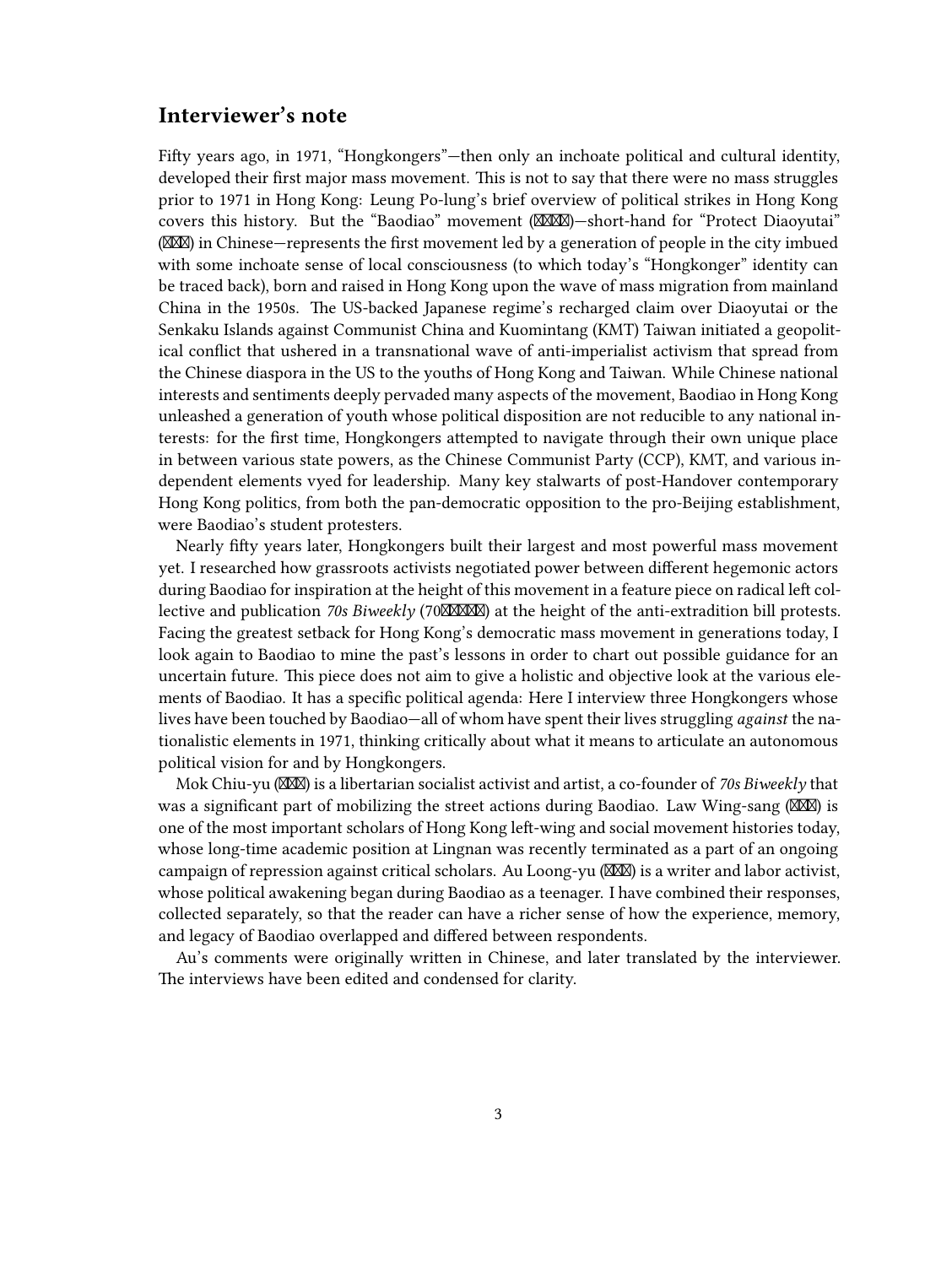### <span id="page-3-0"></span>**An interview with Baodiao's frontliners, activists, and historians**

**Promise Li:** Each of you found Baodiao a formative experience for your political life—but at different points in time. Can you begin by telling us about your personal background leading up to the time of the movement, or how the movement contributed to your own politicization?

**Mok Chiu-yu:** Before going abroad for college, I was a high school student at a school in Hong Kong run by the colonial British government. Though our teachers talked about Japanese atrocities, I was curious why they never criticized those done by British colonial authorities. In the sixties, anti-Japanese sentiments, because of the memories of the war, were strong though we were witnessing the influx of Japanese consumer products and electronic goods as well as Japanese pop culture. Dissatisfied with the Hong Kong education system that we called "colonial slave education," I persuaded my middle-class parents to send me to study in Australia (cheaper than the UK or the US and because I had some pen pals in Australia).

In this period of personal independence away from Hong Kong, I was exposed to professors and classmates who taught me about the student movements in Berkeley and other parts of the US. The movement deepened because of the Vietnam War, and Australia, as a younger brother of American imperialism, joined with US militarism. Australian students were recruited to join the war, and discussion on the war engulfed the campuses in Australia. I was one of the many students not happy with just burying myself in books and became involved in anti-war work, activism surrounding Aboriginal land rights, student union organizing, while I read deeply about the New Left and the likes of Martin Luther King Jr. and Che Guevara.

I was also part of that generation of 60s and 70s radicals who did not subscribe to capitalism or bureaucratic communism. The Cultural Revolution intrigued me, but I was not really sure what it was until I returned to Hong Kong, after meeting some ex-Red Guards who had fled to the city. Mao's China certainly promoted nationalism, and the belief of supporting one's own country no matter what sounded obnoxious to me. I was an internationalist by the time I left Australia and returned to my hometown.

**Law Wing Sang:** I have only a vague personal memory of the Baodiao movement since I was only a junior secondary school student then. But the effects of Baodiao lingered on in Hong Kong: I read about it from public and campus publications, like journals run by different university student bodies, cultural magazines such as *Panku* (XXI), *Chinese Student Weekly* (XXXXXXI). I later met people who were talking about it when I became a senior secondary student, which was also the time I had my political awakening. I saw Baodiao as a mythic representation of the high tide of student movements when I started my study in the university in the late 1970s—that was when the "Fiery Era" (XXXX) of student activism was quickly passing away. In my first year of college at the Chinese University of Hong Kong (CUHK), I joined a small group of ex-Maoists called "Big River Society" ( $\mathbb{M}\mathbb{N}$ ). They organized a small study group to read classics by the likes of Karl Marx and Mao Zedong; some seniors also guided the juniors to read Althusser, Marcuse, and other New Left writings, which were not taught in the university courses.

I remember the organizing style of these post-Baodiao Maoist groups: With an emphasis on building "comradeship" among members, maintaining a family-like atmosphere, on top of coordinating efforts to run political campaigns. The seniors were eager to pass on experiences to the juniors, like how to campaign and run student union elections and publications, and organizing underground activities. Although the group did not function any longer by my second year, I still learned a lot from these seniors. In my last two years, I was elected as the Chief Editor of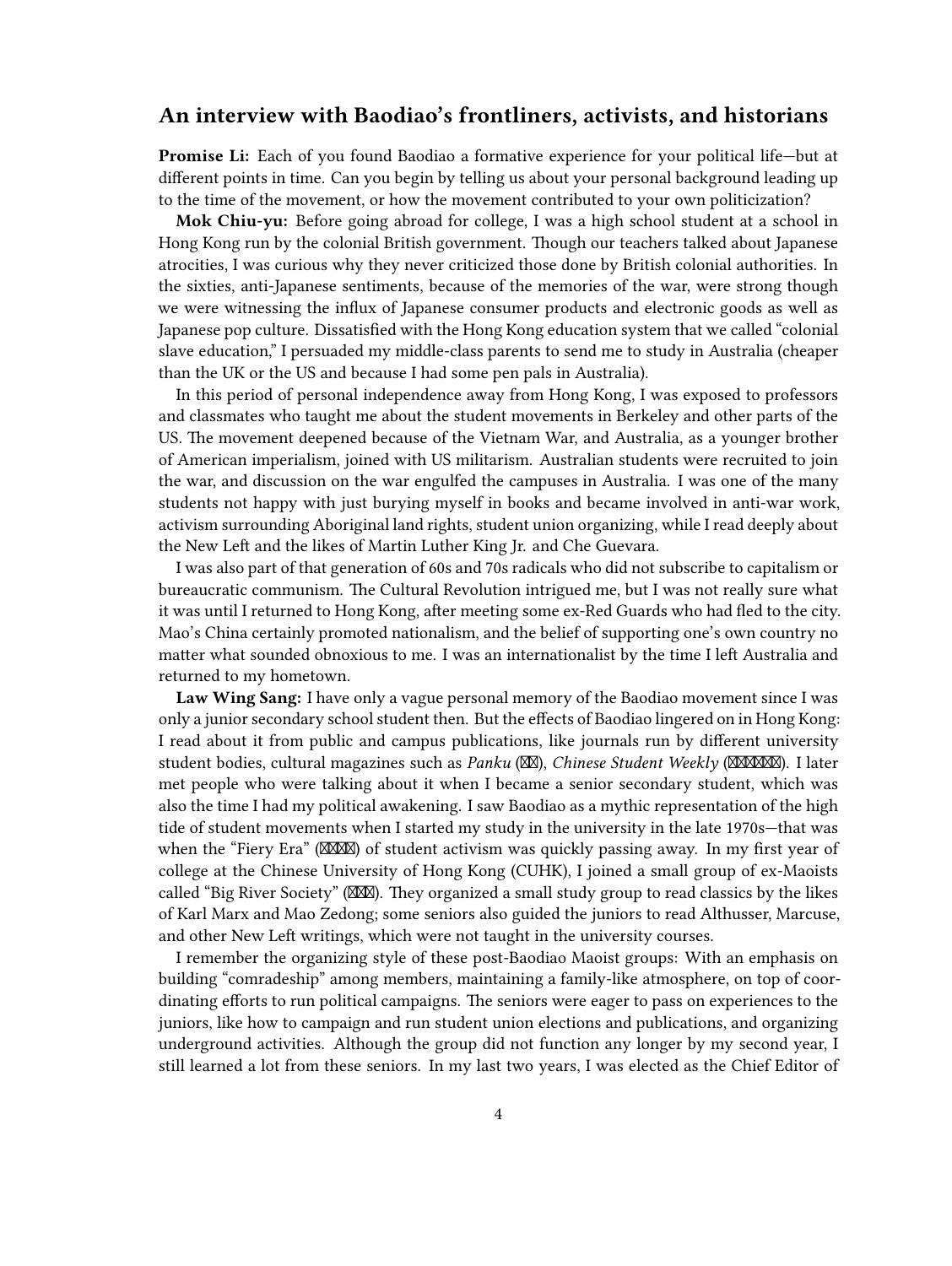the Chinese University Student Press and the President of the CUHK Student Union. The student bodies then organized a number of activities to join the debates about Hong Kong's future after 1997. Since then, some of the friends I met in Big River Society sought professional development in different fields; some worked as the core members of the Hong Kong Professional Teachers' Union (HKPTU), which was compelled to disband recently.

**Au Loong-yu**: When the Baodiao movement was happening in 1971, I was 14 years old, about to be in Form 2 of secondary school. I didn't really notice the movement until the repression of the July  $7<sup>th</sup>$  protests at Victoria Park, which caught my attention in the newspapers and led me to sympathize with the protestors and some of my earliest dislike of the police. The colonial regime's daily actions provoked the most politically sensitive among the youth to build a movement against it. Even during primary school, I felt the oppressive pressure of the force-feeding and impoverishing colonial education system. On top of that, my father's small business had failed, which left merchandise needing to be sold for us to get by. He sent me and my brother as hawkers to sell them at Sham Shui Po to make some money for the family, where I daily watched how the police would disrespect and oppress the small vendors for many days at that marketplace.

I guess that this type of colonial condition would sooner or later open up people's hearts for the seeds of discontent, and the July 7th protests catalyzed the growth of these seeds. At the time I didn't think of myself as wanting to "organize in politics" yet, but merely just feeling some vague sense of wanting to act against injustice. Not long after the events of July  $7<sup>th</sup>$ , I read in the paper that the Hong Kong Federation of Students (HKFS) had just formed a Baodiao concern group for secondary school students, and so I immediately went and signed up. When I went to the first meeting, I realized that most of the organizers were older secondary school students (Form 5 or higher), and felt pretty nervous at first. By that point, the movement had grown quite a bit, and everyone was busy organizing protests and other programming. By 1972, the movement reached a low point, and everyone began debating about the future of the movement. I was there in one of those discussions, which was held during a picnic in a park, and remembered that everyone felt unsure about how to bounce back from the movement's low point and internal differences. I didn't really get these higher-level ideological discussions at the time, and felt even more lost than the other student leaders. But from that point on, my life was changed. Soon after, I started pitching articles to a student magazine *Chinese Student Weekly*, critiquing aspects about my school and various members of its administration—my first attempt in sharpening my political questions.

**PL:** Insurgent pro-Chinese nationalism remained a key force in the Baodiao protests, but my understanding is that groups like *70s Biweekly* and other non-nationalist factions attempted to oppose these elements? What were the difficulties of such a task, and what were some tactics activists drew on to try promoting a non-nationalistic anti-imperialist component of the struggle?

**MCY**: I personally thought that the international student revolts of that era and other oppressed peoples' movements worldwide should be connected. Baodiao, of course, was a movement protecting the Chinese sovereignty of the Diaoyu Islands. and I was reluctant in joining a nationalistic movement. But my commitment to internationalism and my understanding of the world then was that the return of Okinawa and the other Ryukyus Islands to Japan was a collusion of American and Japanese imperialisms and should be resisted. So to me, the Baodiao movement was a part of a larger solidarity struggle against American imperialism and its allies. And when the British suppressed our demonstration from very early on, the movement began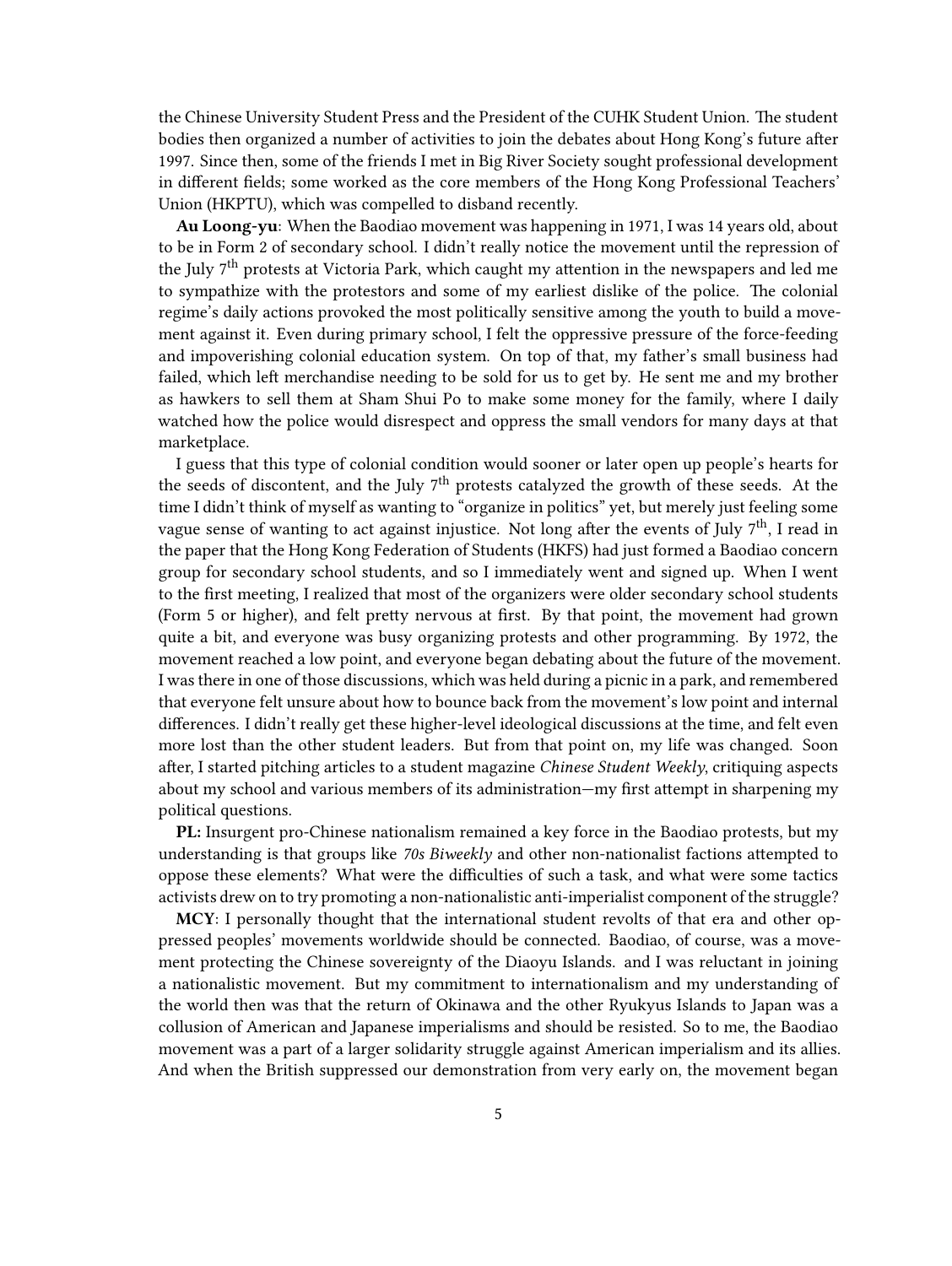to have an anti-British thrust as well. We resorted to civil disobedience as a tactic, with repeated demonstrations deemed to be a violation of the public order ordinance enacted to control the pro-Beijing communist forces in Hong Kong in 1967.

The pro-Chinese nationalism faction of the movement used it to promote identification with Communist China and wanted to keep the Baodiao protests separated from being genuinely anti-colonial. It was a time when young people were growing up and were searching for an identity. The young people born after the war in Hong Kong have been growing up and most of them did not identify with the British, the colonizer or with the Chinese Communist regime. There was genuine dissatisfaction with British colonial rule, such as the 1966 Star Ferry protests and the 1967 riots (though both failed to gain mass popular support). Arriving back in Hong Kong in the late 60s, I helped found a youth biweekly publication and collective—*70s Biweekly* made up of university students, graduates, and working youths. We were an amorphous group tied to the ideas of anti-colonialism, anti-capitalism, and socialist grassroots democracy. We eventually became more action-oriented, and so we organized, using the magazine as a point of contact and an organizing tool to build a movement to campaign for Chinese to become one of the city's official languages. That was in 1970 and there were mass meetings, discussions, but there were not really any demonstrations in the streets, not until February 1971 when an outdoor demonstration was held over the Diaoyutai issue.

The issue of sovereignty was first noticed by Chinese students (mostly from Hong Kong and Taiwan in those days) in America and they were interested in rallying all the Chinese in the world to support the protests against the collusion between Japan and the US. I remember that the first Hong Kongers who were connected with the students in America were teachers connected to the Hong Kong Polytechnic University and a poets' association. It did not take long for the *70s Biweekly* group to organize a Baodiao demonstration on February 20<sup>th</sup>, 1971. But it turned out that there was a pro-Beijing group that got wind of our plans, and wanting to take leadership, quickly organized a demonstration two days earlier. Baodiao subsequently developed into a movement with different political tendencies—including pro-Beijing factions who were able to dominate the university students' unions for a while. Most people in the *70s Biweekly* (calling themselves the "Baodiao United Front") was sober enough not to swallow Maoist propaganda and realized that socialism should be thoroughly anti-capitalist, anti-colonialist, and anti-bureaucratic. Socialism came in many brands and some brands were like certain brands of milk powder—toxic and not fit for consumption.

Thus, the Baodiao movement—an amalgamation of nationalists, socialists of different shades, and liberal democrats—had a populist element and appeal. But it fizzled out by the end of 1972 and around that time, *70s Biweekly* had a split between the Trotskyists and the libertarian socialists. The former believed in setting up a new vanguard party and the latter rejected any kind of vanguardism. As a libertarian socialist influenced by its ideas of anti-statism, anti-nationalism, and ecosocialism, I later tried organizing around the position that Diaoyutai's sovereignty belonged to no one but the birds, the fishes, and the turtles. There was some following around this reframing of the campaign, but no recognizable organized movement cohered around that idea.

**LWS**: Since the beginning, the nationalistic Maoists and the various non-nationalistic groups were competing with each other to shape the Baodiao movement. The non-nationalists tried every means to emphasize the Diaoyutai issue as a matter of anti-imperialism that should connect to other struggles, from other local fights to internationalist concerns. They also pushed to connect the use of police violence against protestors (most prominently at the July  $7<sup>th</sup>$ , 1971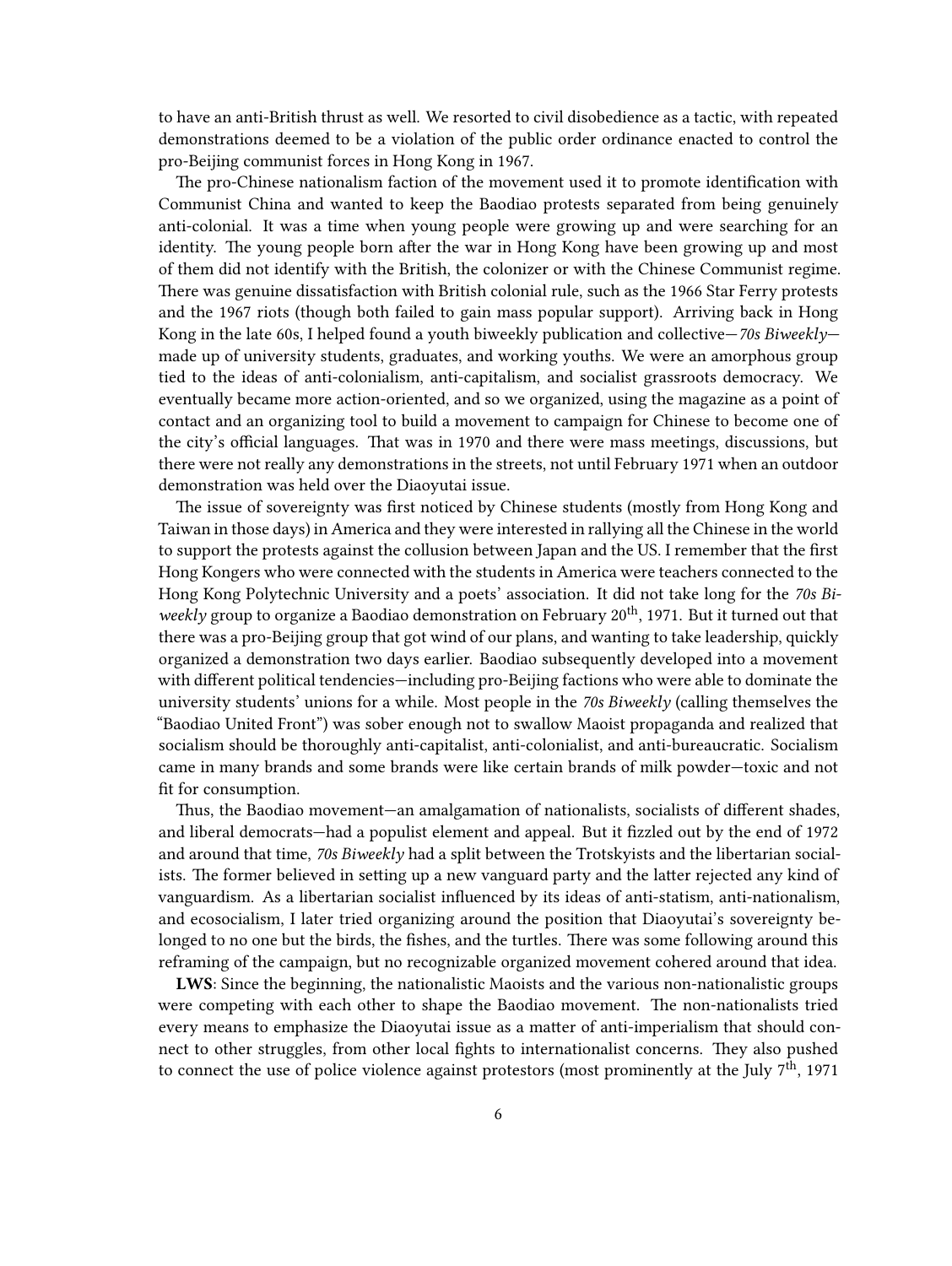demonstration at Victoria Park) to connect issues of domestic police violence with broader anticolonial politics.

Yet these efforts faced a lot of difficulties in setting a sustainable alternative agenda for Baodiao and Hong Kong, because nationalism was sharply prioritized by both the KMT right-wing and the pro-CCP factions. Hong Kong had long been a battleground for the KMT-CCP rivalry, and both of them were perpetuating their own versions of Chinese nationalism. Although the established organizations of both wings did not lead the protests, nationalism was still embraced by many people.

The leftists also faced difficulties because they did not organize around an effective program for a viable political alternative for Hong Kong's future. Ng Chung-yin  $(\mathbb{X}\mathbb{X})$ , one of the main leaders of *70s Biweekly*, was baffled constantly by the question of what Hong Kong's future would look like after colonialism. Without an adequate answer around which the masses effectively organized, the anti-colonial sentiment was very soon appropriated by the Maoist groups. They provided the activists with a left-wing version of Chinese nationalism that fed on the CCP's propaganda in the late Cultural Revolution period. The various "social actionist" tendencies picked up the activist work of the *70s Biweekly*—and yet many failed to carve out a coherent alternative to the same nationalist hegemony. The leftists had created a critical tension with the nationalist tendencies in Baodiao, but they had only a weak base to support their alternative agenda of anti-colonialism and internationalism.

In the 1990s, some Mainlanders started to pick up the issue of Baodiao; some of them issued a rallying call for "Baodiao of the ordinary people." The pro-democrat groups tried to echo such demands, attempting to embarrass the CCP by reactivating Baodiao actions. The pro-CCP groups joined in quickly and the new Baodiao soon spiraled into a rivalry between pro-democracy groups and pro-CCP groups. This tendency moved further away from the internationalist agenda once promoted by the left in Hong Kong.

Baodiao politics of the 1970s and 1990s had a mix of motives. However, in the recent decade, the sovereignty of Diaoyutai became purely a pawn of international and regional politics. The state powers are the only players; claims of sovereignty have become purely a tool to mobilize for jingoistic nationalism. The past position of "Baodiao with an alternative agenda" becomes less and less possible to flourish. Hong Kong should learn the historical lessons of Baodiao by examining critically the contexts in which Baodiao broke out and transformed. Serious reflection upon the dangerous path of "critical Chinese nationalism" is badly needed.

**PL:** Au, you continued to be politically active after Baodiao for decades, organizing around Chinese labor solidarity and local Hong Kong workers' issues through groups like Sun Miu (later renamed Pioneer Group), Globalization Monitor, Borderless Movement, among others. How did the Baodiao experience influence your own political development into the left?

**ALY**: I became a leftist after I graduated from secondary school, and only then did I begin to understand the influence of the Chinese nationalist elements and the ideological divisions within the Baodiao movement's left-wing. Some elders at the movement at the time showed me some articles from Wen Wei Po, talking about how many Chinese nationalists were skeptical of the movement at first, but were inspired to join en masse after seeing the youth protesters' militancy. They quickly tried co-opting the movement to steer many young people toward "learning about the Motherland." singing praises of Mao and the CCP. Even though the Communists' reputation was decimated in the public eye after the 1967 Riots, they continued to have some important mass base across the different social strata.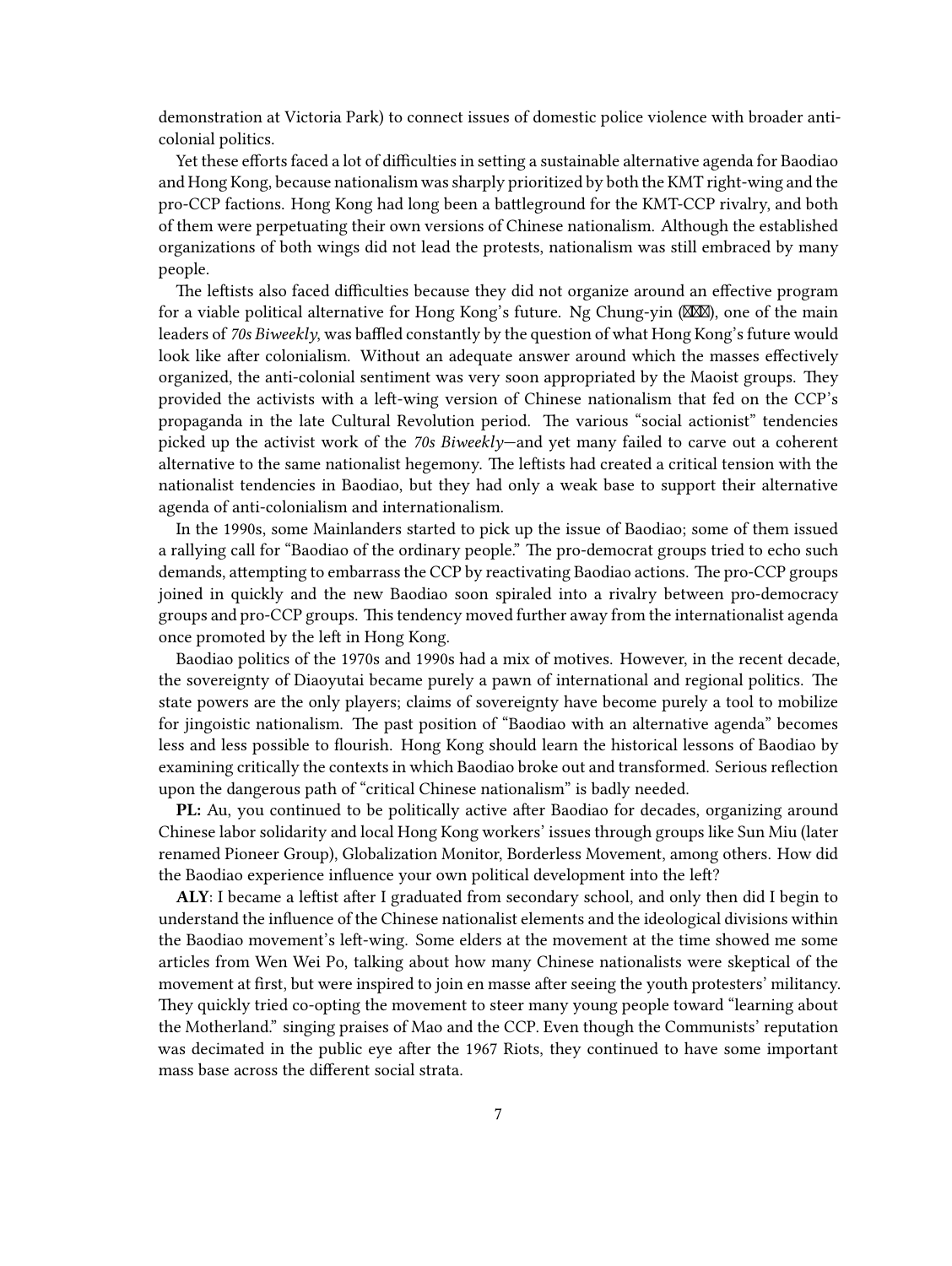After Baodiao, they quickly harnessed their new gains from the movement to become the dominant ideological strain among the universities' student organizations. But they didn't attract me: Even though at first I had some hints of anti-colonial nationalist sentiments, I was always more interested in social issues and the problem of wealth inequality. Every time I came home from school, I had to pass by the piers at Mong Kok, seeing lots of poor "boat people" ( $\mathbb{X}\mathbb{X}\mathbb{X}$ ), mothers holding their babies to beg for money. I remember these faces, and I keep asking why a society can treat its people like this. I later joined some other young activists (many later turned into nationalists) to do outreach to other poor and working-class folks in my neighborhood, and realized that there are many people even poorer than my family. I worked as a mover for a moving company after I graduated, and that was my first time seeing how rich people lived in their mansions. This made me even more determined to answer my questions about politics and society.

I didn't pay much attention to the Chinese nationalists, even though I didn't realize at the time that they had already given up on decolonization work. I heard about people from pro-CCP nationalists ( $\mathbb{M}\mathbb{M}$ ) telling Hong Kong labor organizers to simply 'wait to be liberated by the CCP.'

*Chinese Student Weekly* allowed me to follow in the tradition of the May Fourth movement and understand the value of democratic and scientific thinking, cleansing me of my colonial "miseducation." But after I graduated, I was beginning to feel dissatisfied with what I could learn from the publication on the social issues I cared about. Around 1972, I discovered *70s Biweekly* whose members I found out were pivotal in organizing many of the Baodiao mobilizations just a few years ago—and that magazine was central in radicalizing me to the left. I cannot remember exactly which articles influenced me the most, nor did I fully understand all of their content then. But two things vividly stuck with me from the magazine. The first was a comic strip in one of its issues, illustrating a man who lost a feature of his face with each award or medal gained on his chest. I was afraid of becoming someone like this. The second was its 1971 issue, which I read afterward, reporting on the Bangladeshi independence struggle (called East Pakistan at the time, which was waging an anti-colonial struggle against the West Pakistan government which was backed by both the US and Chinese governments), and realizing that these problems I've noticed extend across the world.

I joined the anti-corruption movement against Peter Godber (then-Chief Superintendent of the Royal Hong Kong Police) in 1973, and also kept up with the "Four Antis" (XXXXIII) campaign against local structural inequity issues organized by Ng Chong-yin and other former *70s Biweekly* people in the following year. I didn't pay much attention to the Chinese nationalists, even though I didn't realize at the time that they had already given up on decolonization work. I heard about people from pro-CCP nationalists (XXXX) telling Hong Kong labor organizers to simply "wait to be liberated by the CCP." In reality, the CCP was instructing those under its influence to bear their oppression, and just focus on recognizing and accommodating the CCP's sovereignty over China. I only fully understood this key ideological difference between the nationalists and other young leftists around 1975, when I started working. By that point, it was easy for me to quickly choose a side, but not the liberals, because they were already disinterested in militant movementbuilding. The only option was this dwindling group of young leftists who were not swayed by CCP nationalism.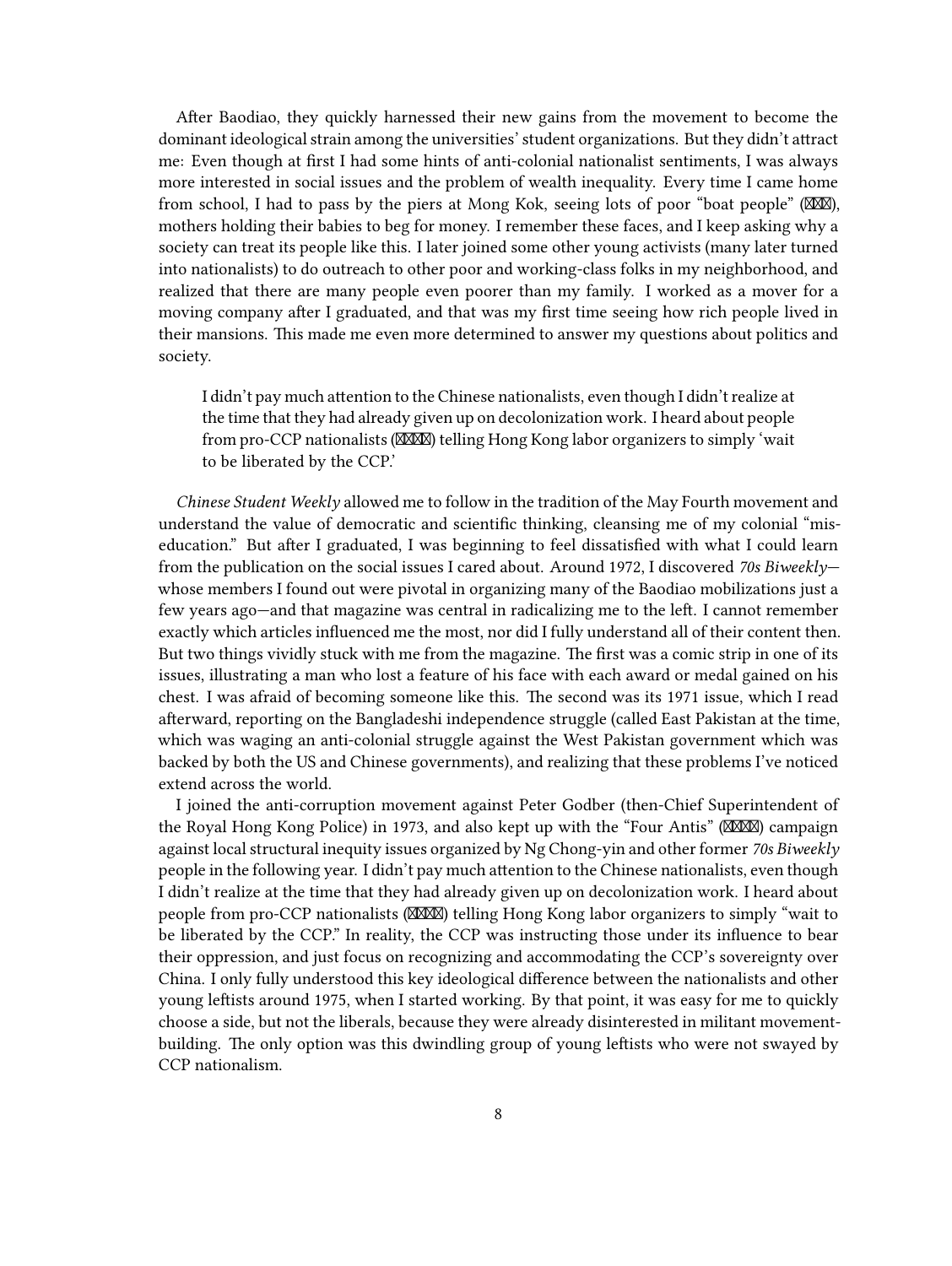**PL:** Law, as one of the foremost researchers of Baodiao and Hong Kong left-wing and social movement history, how would you characterize your own relationship today with Baodiao, and how has this movement shaped your research trajectory and politics?

**LWS**: Baodiao contributed to the constitution of my political identity in my early years. Yet, over the years, I have distanced myself from the myth of Baodiao I once subscribed to. Collective reflection upon the complexity of Baodiao has never started; it remains to be consumed as the myth of "nationalist awakening," etc. Not much effort has been paid to the interplay between idealism and power politics within and around Baodiao. Without such critical reflections and reviews, celebrating Baodiao uncritically will inevitably reify Baodiao as a myth that opportunistic actors can keep capitalizing on for their own purposes. But Baodiao still means a lot to me as it remains to be one of the most important reference points for my research and reflection upon the Hong Kong experience. Through contextualizing Baodiao, uncovering the silenced voices about Baodiao, we would know much better about the Hong Kong experience as well as our own political future.

**PL:** How did Baodiao shape and give rise to Hong Kong social movements and other local struggles in the years immediately after?

**ALY**: The main subjects of Baodiao were composed of what I call the "50's Generation"—the youth born and raised in Hong Kong in the 1950s. They later became the vanguard of Hong Kong social movements and politics. There are too many reasons for this to explain now, but basically, this generation took on a very different role than previous ones. Of course, Hong Kong social movement history did not begin with that generation, but the 1970s indeed gave rise to Hong Kong's first mass movement independent of both the KMT and the CCP. More specifically, it began with the 1966 Star Ferry incident, but the energy of that youth movement was interrupted by the negative impact of the 1967 Riots, and took a few more years to be revived. The Baodiao movement represented a new era in Hong Kong politics. Since 1920, all major movements in Hong Kong have been either led by the KMT or the CCP, if not dominated by both elements. At first, both parties represented some form of an anti-colonial resistance movement for Hongkongers facing British oppression. But after 1949, the situation changed: By the 1970s, both parties' political composition became fundamentally the same. Many young people noticed this at the time, so they became increasingly alienated by both parties, though the KMT suffered the worst slump in reputation.

When Baodiao started, the youth were like those of the 2019 anti-extradition bill movement most were only newly politicized. Even some of the early sympathizers with Maoism, like many others on the streets at the time, felt that they needed to strike out on their own paths once the movement truly began. Thus, by the middle of the movement, we could already see clear ideological divisions. And a few years after that, youth and mass movement politics were divided into three factions: the Maoists, the liberals, and the leftists. Many of the Maoist youth later became the key founders and leaders of the pro-Beijing camp in post-Handover Hong Kong. Many in the liberal faction later became the cornerstone of the pan-democratic opposition. And the left developed into various smaller groups, like anarchists or libertarian socialists, Trotskyists, and so on. The left soon became the weakest of these three main tendencies in Hong Kong politics. However, it is worth noting that during the Baodiao movement of 1971–2, the anarchists of *70s Biweekly* were able to most effectively mobilize militant youth action on the streets out of all factions, though their influence was quickly overshadowed.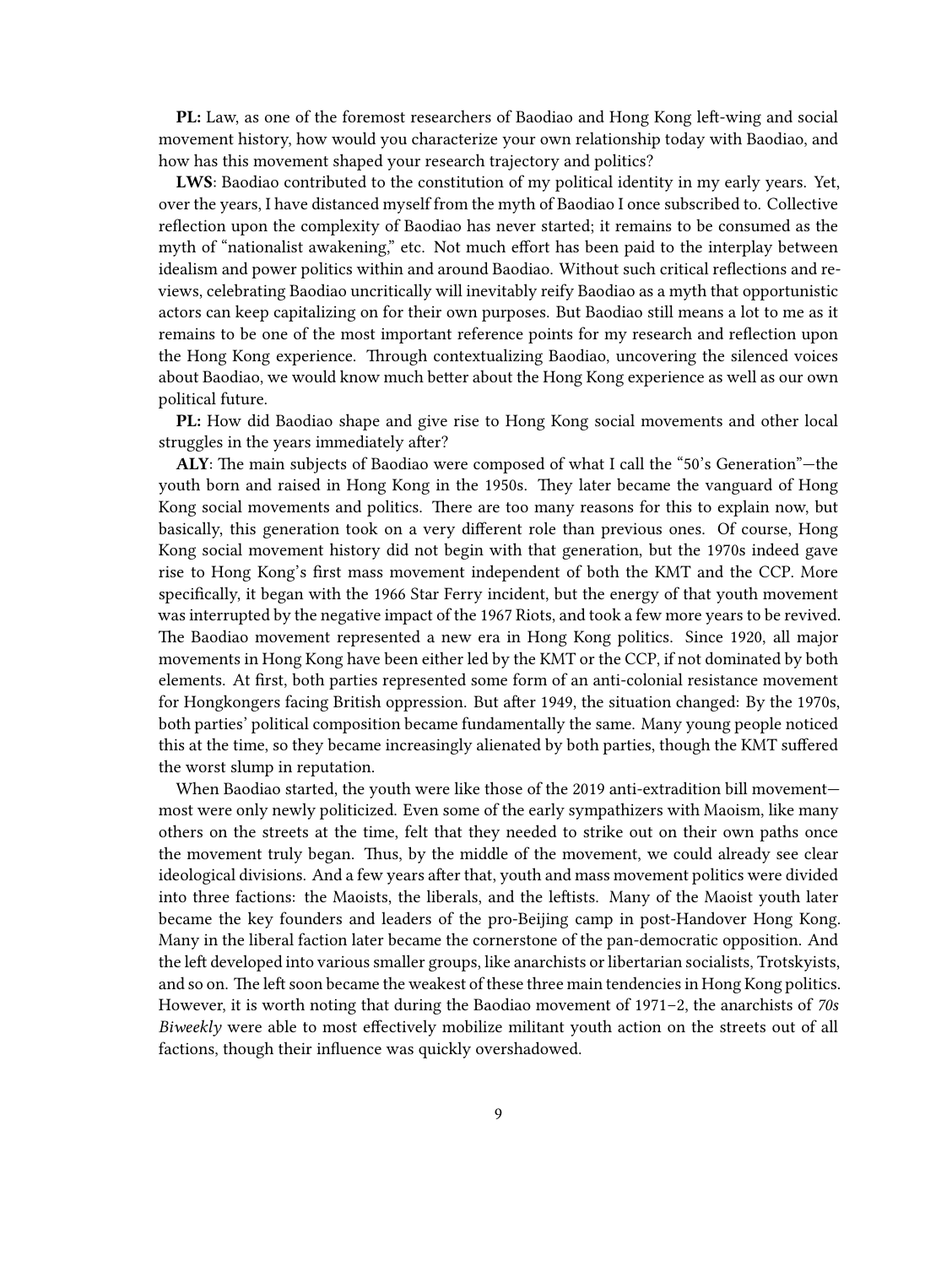**MCY**: Tuned to libertarian socialist ideas while experiencing Baodiao, I was holding onto a small group involved in the publication of short-lived magazines, reprinting and translating anarchist classics and new ideas from the likes of Alexander Berkman, Peter Kropotkin, Mikhail Bakunin, Murray Bookchin. I took the idea from the Situationists that one should do what one can on their own, and if one conceives a project that needs more than one person, then find partners to do the task together collectively. My work after Baodiao gradually became more culturally focused and my friends and I began doing radical street theaters, experimenting with various forms of political expression. Seeing bright students and people hoodwinked into supporting dead-end causes and ideas, I realized that education is important—and people would be better off with more libertarian models of pedagogy, like inquiry-based learning, rather than the brainwashing associated with colonial institutions. After experiencing the bickering and intolerance within Baodiao and later political groups and movements, I was convinced that the thorough transformation of society must incorporate cultural and psychological changes as well as political or economic ones. I continued to work on projects like "people's theaters" and community music production where participants are invited to actively create their own artistic works.

**PL:** What do you think were the successes of the Baodiao movement? What were its failures? And what are its lessons today for Hong Kong?

**LWS**: Baodiao, as a movement, was an occasion for a confluence of multiple types of conflicts. The local implications for the mobilization processes were profound: First, a sizeable number of participants was drawn from the youth generation born in post-WWII Hong Kong; second, the traditional organized right-wing political groups and left-wing groups were not as dominant as in previous movements. Baodiao represented the emergence of local politics that were not determined by the KMT-CCP rivalry. Baodiao was a series of non-violent protests and demonstrations. It was a high watermark of the emergence of civil politics after the 1967 Riots. As a whole, it marked a significant shift turning away from the violent and sectarian protests of both the right-wing KMT or left-wing pro-CCP groups.

However, Baodiao's promise of deepening a whole generation's involvement in local grassroots organizing ultimately failed. In post-Handover Hong Kong, we can witness how many of the Baodiao leaders made use of their participation in the movement to gain personal political capital in joining the establishment. Baodiao gave them a license to prove their "patriotism." Of course, many Baodiao activists refused to join the elites' power play. Many of them were deeply frustrated but still some managed to reconnect their idealism developed in that era to other types of political and cultural work. Their stories deserved to be heard, to be critically examined and reflected upon. Their experience is an important part of the diverse genealogies of Hong Kong political culture.

**MCY**: Baodiao's success lies in awakening a local mass movement tethered to broader international issues related to China and the rest of the world. Looking back, there were also many elements that were not liberatory, especially those espousing nationalism and vanguardism of different sorts. Its populism ultimately failed to congeal into a sense of political clarity.

Baodiao's larger lesson is calling for us to revisit the basic question of what counts as meaningful political action at all. Mass movements—or parts of it—can have reactionary elements. How can we out-organize and resist them, emphasizing the human needs of togetherness and solidarity while understanding that attachments to fascist or authoritarian regimes and agents dangerously keep our spirits enslaved?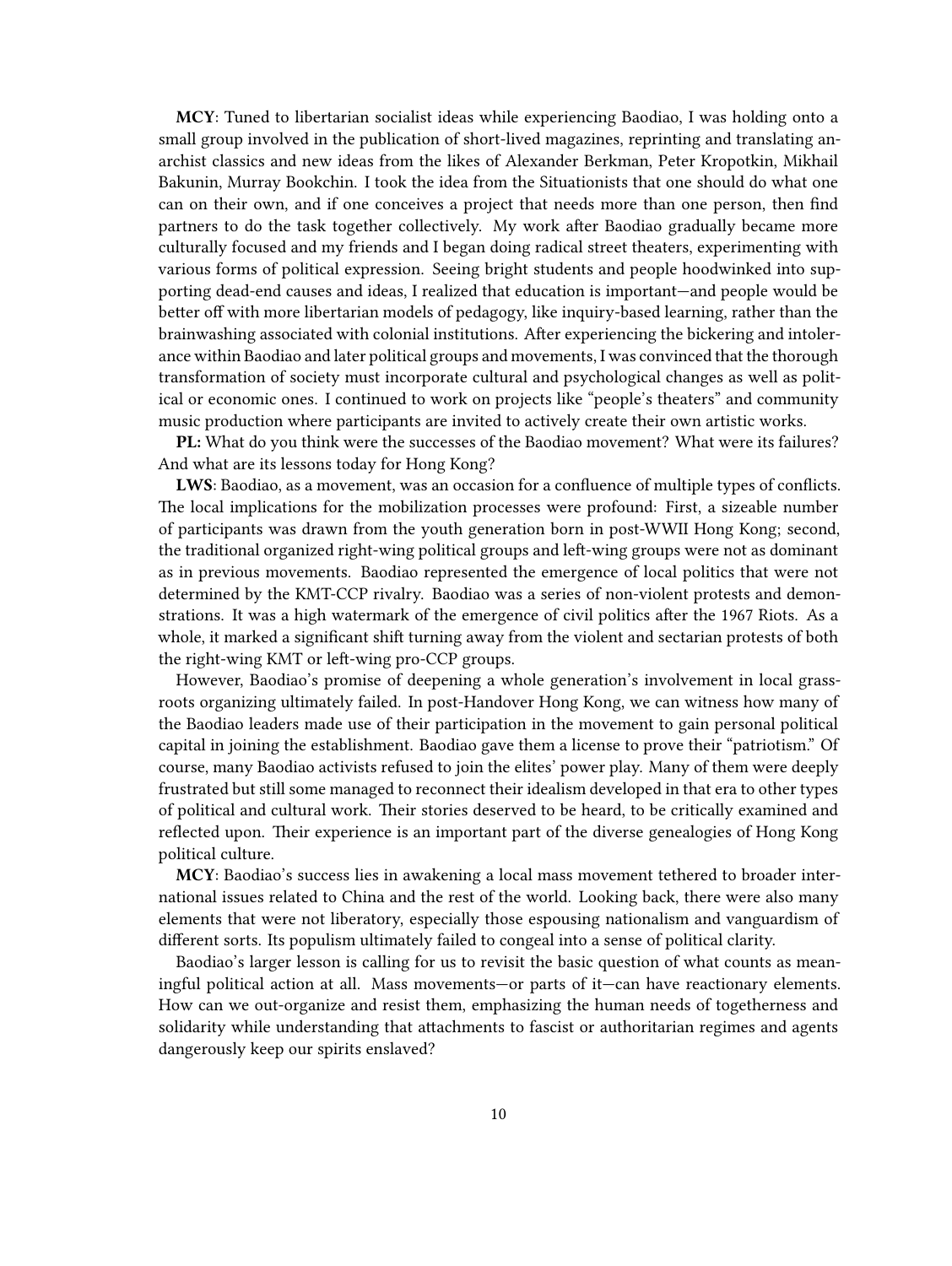**ALY**: Baodiao's key significance is that it was the first time a mass anti-colonial resistance in Hong Kong was able to develop outside of the CCP's influence. Even though the CCP's functionaries in Hong Kong were able to quickly adjust their strategy in the wake of Baodiao, infiltrating and taking over many leadership positions in HKFS, their gains were soon neutralized by the Gang of Four's collapse. After that, any youth that followed the CCP chose to do so not for ideological reasons, but for either personal gain, or agreeing with nationalism and authoritarianism. Since the 1980s, it has become very difficult for the CCP to establish a base with the youth of later generations. And thus, though the CCP was able to infiltrate and direct some operations in the HKFS briefly in the 1970s during Baodiao and the years after, it was keen to watch it decline (especially as it was torn apart by the internecine conflicts initiated by the likes of Chin Wan and other far-right localists in 2015)—because there was not much youth left willing to defend it.

On the other hand, it also became very rare for youth in the post-80s generations to embrace the left. Most young people who were politicized after the 1970s were influenced by the liberal pan-democrats—until the 2010s. In this historical overview, it's not difficult to understand Baodiao's historical significance: its unintended consequence was to become an important precursor to Hong Kong's localist political movement. After Baodiao, the general sentiment among the youth in the late 1970's was to downplay our long-time identification with mainland China and focus on local issues. This was at once a success and failure of the Baodiao movement. Success, because the 50s generation overturned the political thaw among generations of Hong Kong masses and served as the vanguard of Hong Kong localist politics; failure, because its liberal leaders of this generation developed very weak politics, unable to even defend the limited political principles of liberalism, and inevitably encouraging the rise of more problematic, right-wing militant elements to dominate the localist movement in recent years. But still, the left was even weaker.

Ultimately, the fifty years of political development since Baodiao represented the first major deepening of democratic values in a major city associated with China. No matter its weaknesses, compared to the many disruptions of democratic movements in China over the years, these fifty years of uninterrupted political growth will be recognized as an invaluable and hard-fought success for the entire legacy of Chinese democratic struggles. Today, the CCP must eradicate this legacy, because it recognizes that these democratic traditions represent too great of a threat. But we must not forget, Baodiao stands at the very beginning of these fifty years of Hong Kong's struggle for liberation.